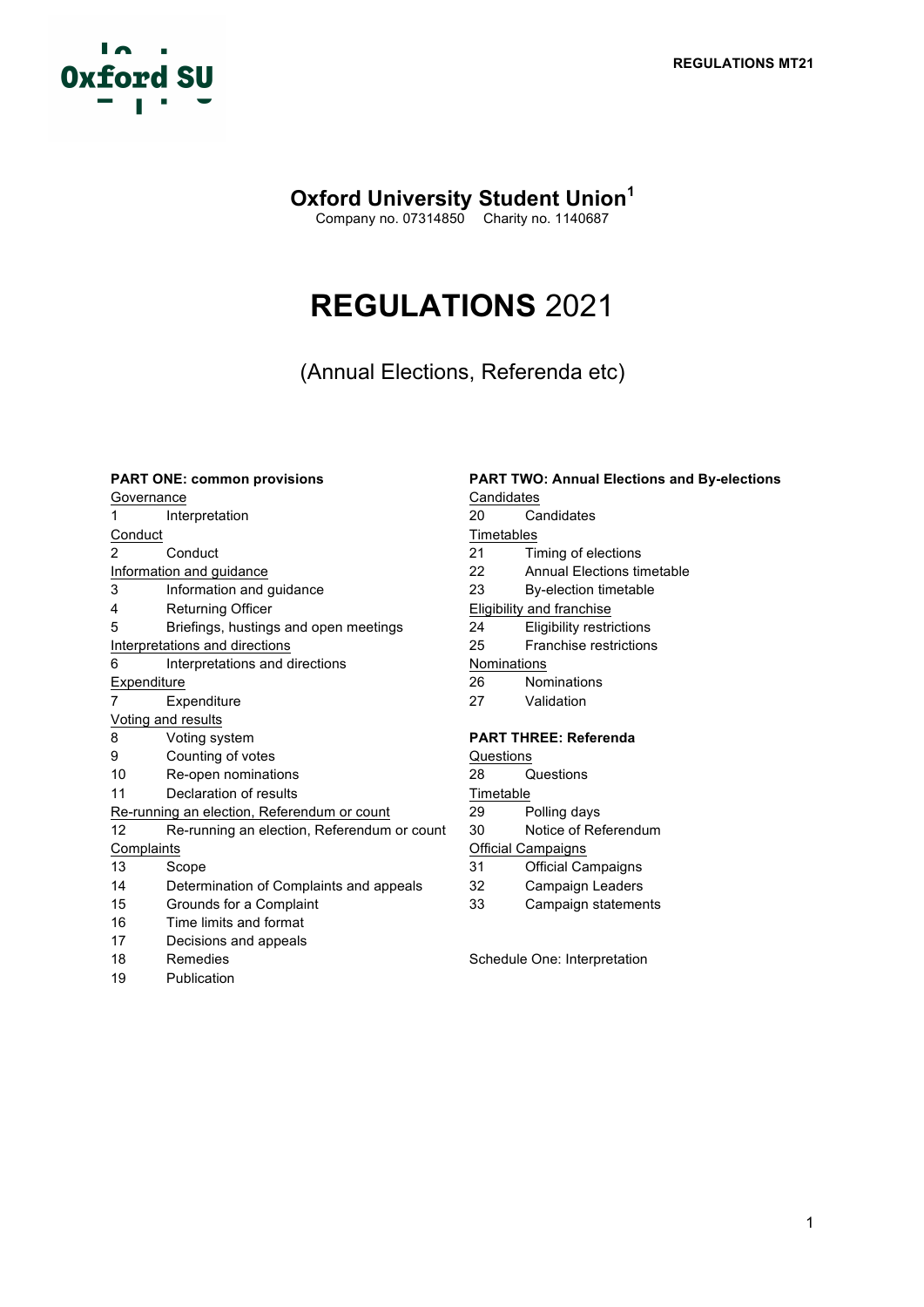

In exercise of its powers under Bye-Law 2.1, Council makes these Regulations.<sup>2</sup>

# **PART ONE: common provisions3**

# **Governance**

- **1 Interpretation**
- 1.1 Footnotes (included to aid understanding) do not form part of these Regulations.

# **Conduct**

- **2 Conduct** 4
- 2.1 A Student Member (including a Candidate and a Campaign Leader) must act so as to ensure that an election or Referendum is fairly and properly conducted.<sup>5</sup> This includes, but is not limited to, not
	- (a) making any unlawful, false or misleading statement in connection with an election or Referendum,
	- (b) engaging in harassment within the meaning of *University Statute XI*, 6
	- (c) acting in contravention of the *University Code of Practice on Meetings and Events*, 7
	- (d) obstructing or otherwise impeding a member of the Elections Committee in the performance of their functions,<sup>8</sup>
	- (e) interfering with any voting system, and  $9$
	- (f) disrupting or otherwise disturbing the process of voting or counting of votes.
- 2.2 In addition, a Candidate or Campaign Leader must not
	- (a) without the Returning Officer's authority, exceed any applicable expenditure limit, and
	- (b) fail to deliver receipts and other information under Regulation 7.4.
- 2.3 Campaigns may endorse a candidate following a vote passed by simple majority at an Open Meeting in which no candidates take part.

<sup>&</sup>lt;sup>2</sup> This document sets out the text of Oxford SU's current Regulations (originally effective on 19 June 2016) as amended up to the end of Michaelmas Term 2017. Words or phrases in these Regulations with capital letters are defined either in Article 50, Schedule One to the Bye-Laws or Schedule One to these Regulations (with a few exceptions). Each 'section' of a set of Regulations (eg 7.2) is properly called a Regulation.

<sup>3</sup> Part One contains provisions common to both elections and Referenda. See Bye-Laws 7.6 and 8.7 for underpinning duties.

See Regulations 20.1 and 32.1 for Candidates and Campaign Leaders.

<sup>&</sup>lt;sup>5</sup> The reference to elections is to Annual Elections and By-elections: see paragraph 1 of Schedule One. The phrase 'fairly and properly conducted' comes from the Education Act 1994. The list is not exhaustive.

 $^6$  This Statute deals with University discipline and section 2(1)(m) of the Discipline Code covers harassment.<br><sup>7</sup> The Universitv's Code of Practice on Meetings and Events, with accompanying policy statement, was approv on 20 July 2016.

 $8$  Elections Committee members are: the Returning Officer, Deputy Returning Officer and up to three Student Members: see Bye-Law 7.5.<br><sup>9</sup> See Regulations 8.1 and 8.2.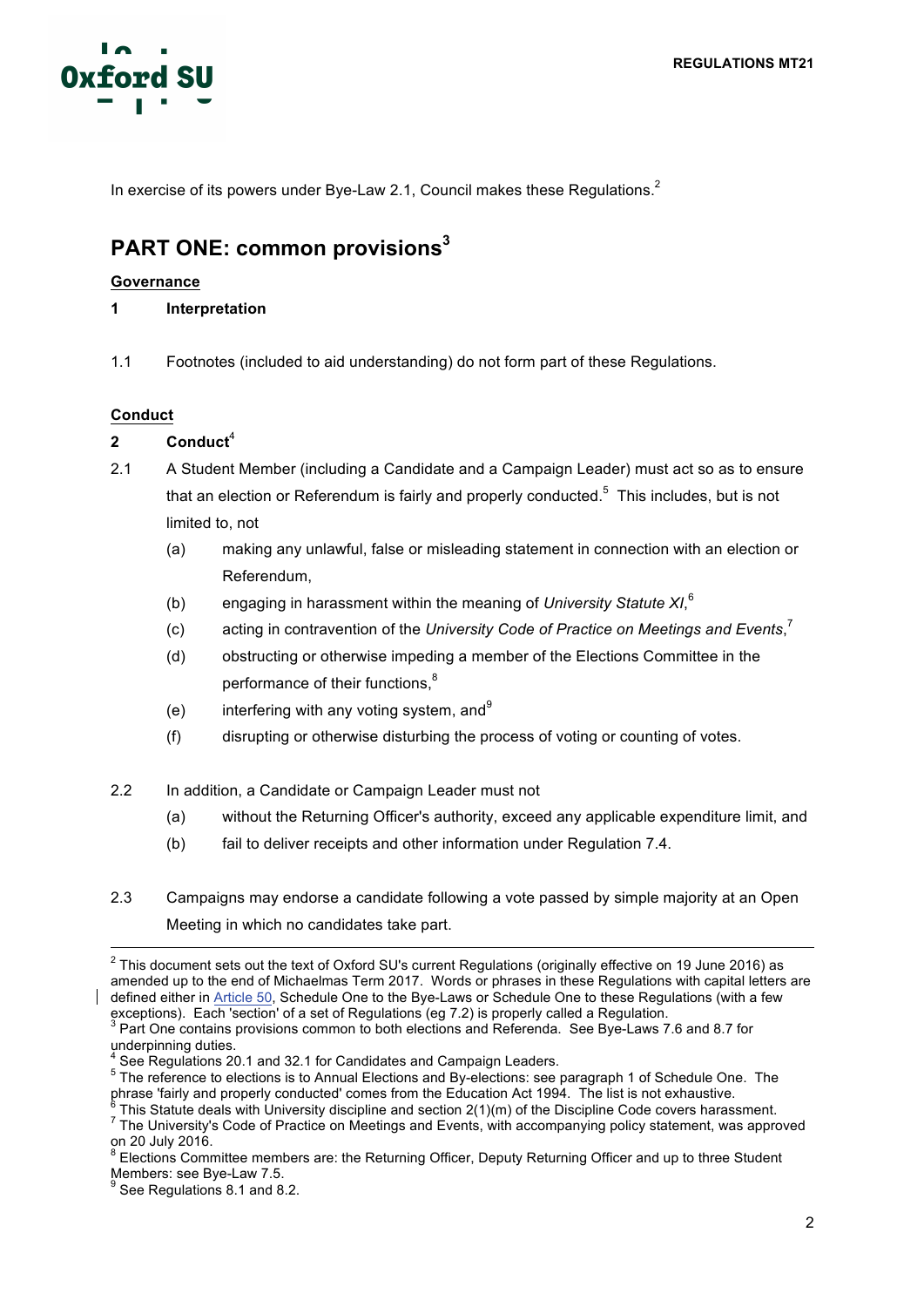

2.4 Candidates must not be involved in the communications of a Campaign endorsement.

# **Information and guidance** *etc*

# **3 Information and guidance**

- 3.1 At least once in each Academic Year,
	- (a) the Elections Committee must publish information and guidance about Annual Elections and By-elections, and
	- (b) the President must publish information and guidance about Referenda.<sup>10</sup>

Guidance must cover *University Statute XI* and the *University Code of Practice on Meetings and Events*. 11

3.2 Any information or guidance which conflicts with the Bye-Laws or these Regulations must be disregarded.

# **4 Returning Officer**

- 4.1 The Returning Officer must be elected in the last Ordinary Meeting of Council each Term to serve in office during the Term following the Term in which they are elected.
- 4.2 If there is no candidate at the meeting referred to in Regulation 4.1, or if a vacancy otherwise arises, the Returning Officer must be elected in accordance with a procedure established for that purpose by Council.
- 4.3 The Returning Officer may be removed from office
- (a) in accordance with the provisions of Bye-Laws 28.1 to 28.6, or
- (b) by Council on the recommendation of the External Appeals Officer.
- 4.4 The Returning Officer must submit a written report to Council, the Board and the University, no later than the end of the Term following the Term in which an election or Referendum is held.<sup>12</sup> This report must include a summary of the policies which have been implemented to ensure the wellbeing of candidates during the election process.

# **5 Briefings, hustings and open meetings**

5.1 As soon as possible after notice has been given under Regulation 22.3 or 30.1, and as appropriate, the Deputy Returning Officer must arrange one or more

<sup>&</sup>lt;sup>10</sup> See paragraph 2 of Schedule One for the meaning of 'publish'.<br><sup>11</sup> Information and guidance explain the elections and Referenda process. They are to be distinguished from directions under Regulations 6.2 to 6.5 which, for example, prescribe conduct.

 $12$  References to 'an election' are to an Annual Election or By-election; see paragraph 1 of Schedule One.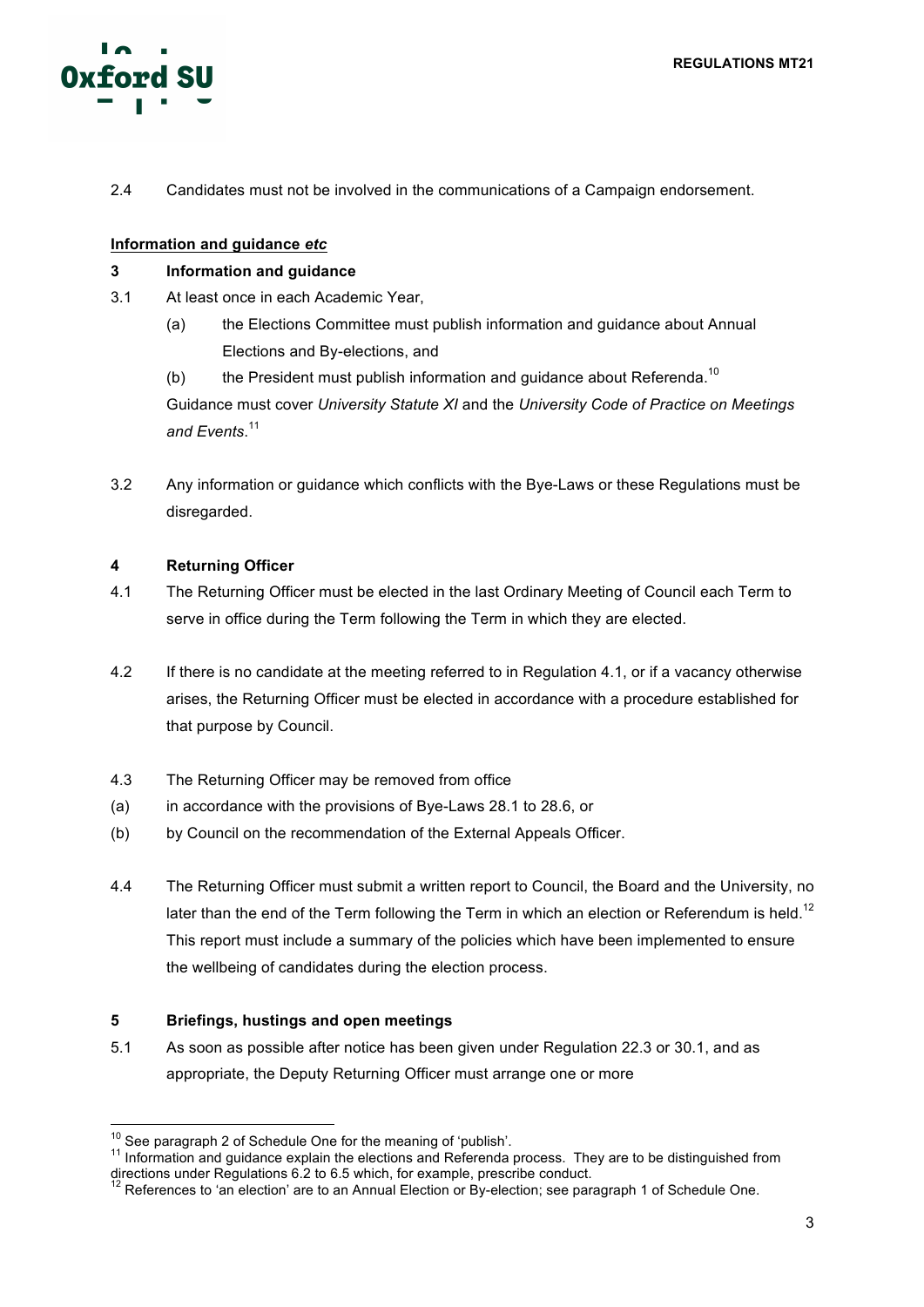

- (a) briefings to Candidates to receive information and guidance on the conduct of the Annual Elections,
- (b) briefings to Campaign Leaders to receive information and guidance on the conduct of the Referendum,
- (c) hustings at which the Candidates in the Annual Elections may address those present and answer questions, and
- (d) open meetings at which the Campaign Leaders in the Referendum may address those present and answer questions.
- 5.2 In organising events under Regulation 5.1 the Deputy Returning Officer should do so with reference to the University's Code of Practice on Meetings and Events.

# **Interpretations and directions**

# **6 Interpretations and directions**<sup>13</sup>

- 6.1 Where there is a dispute in relation to the interpretation of these Regulations, the Returning Officer must provide an interpretation in accordance with Bye-Laws 1.2 and 1.3.
- 6.2 At least 14 days before nominations open for Annual Elections under Regulation 22.1(a), the Elections Committee
	- (a) must make a direction on each of the following:
		- (i) the endorsement of Candidates by Student Members,
		- (ii) the use of mailing lists,
		- (iii) the use of social media.
	- (b) may make any other direction to ensure that elections are fairly and properly conducted, and
	- (c) may amend or withdraw a direction made under this Regulation.<sup>14</sup>
- 6.3 From 14 days before nominations open for any election, under Regulation 22.1(a) or 23.1(a), the Returning Officer may
	- (a) make a direction to ensure that elections are fairly and properly conducted,
	- (b) amend or withdraw a direction made under this Regulation, and
	- (c) with the Elections Committee's agreement, amend or withdraw a direction made under Regulation 6.2.<sup>15</sup>

<sup>&</sup>lt;sup>13</sup> Bve-Laws 1.2 and 1.3 provide for resolving disputes relating to the interpretation of Bye-Laws and Regulations. Interpretations continue to have effect until the point is reconsidered. Directions will state if they are time-limited. The External Appeals Officer hears complaints concerning directions, and a complaint may allege a failure to comply with a direction: see Regulations 14.2(c)(ii) and 15.1.

<sup>&</sup>lt;sup>14</sup> The Elections Committee's power to make directions for Annual Elections (under Regulation 6.2) passes to the Returning Officer (under Regulation 6.3) 14 days before nominations open; there is no overlap. Directions for Hilary Term Annual Elections are likely to be made before the end of the previous Michaelmas Term.<br><sup>15</sup> The Returning Officer's power to make directions covers both Annual Elections and By-elections.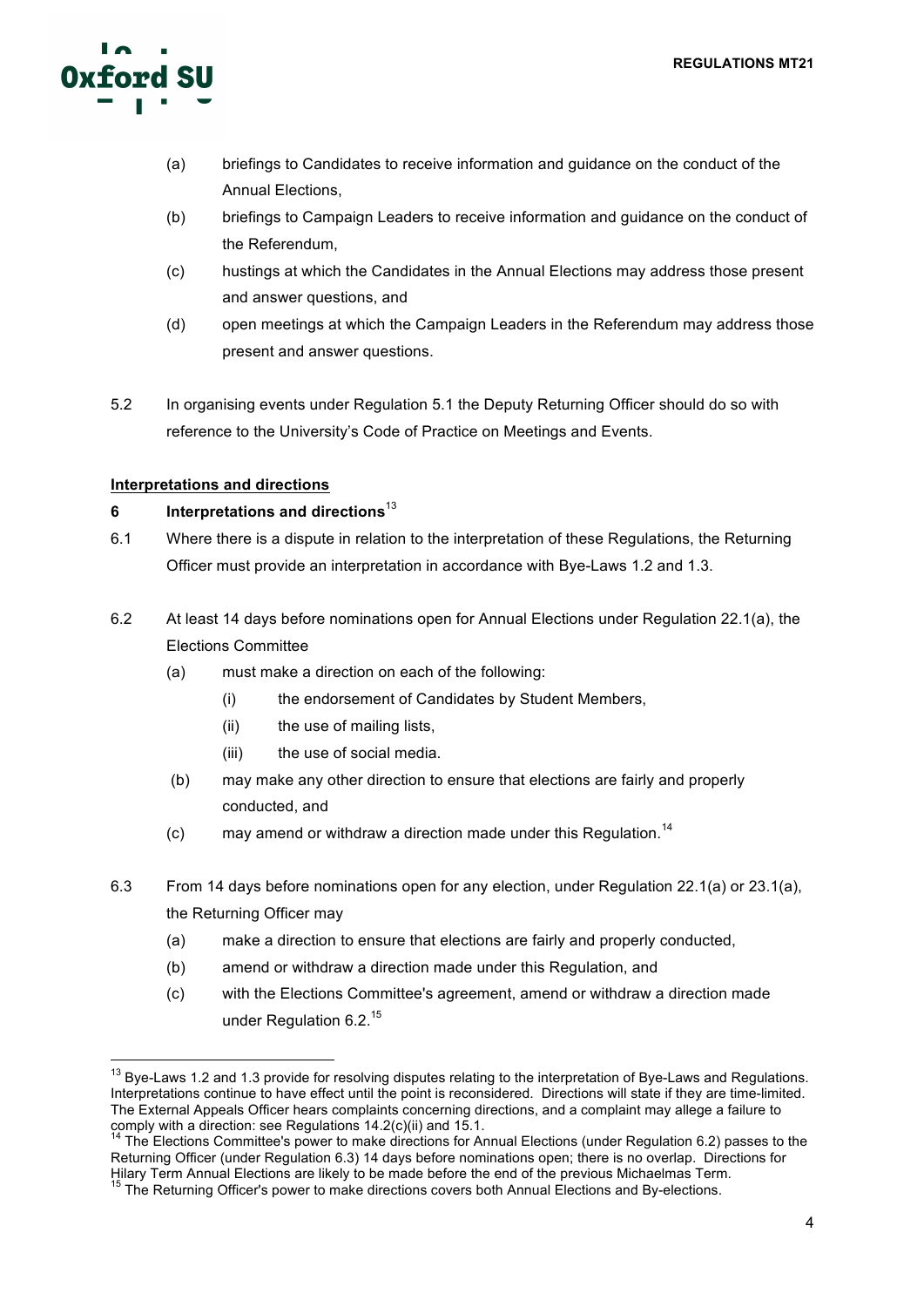

- 6.4 With the President's agreement, the Returning Officer may at any time make a direction to ensure that a Referendum is fairly and properly conducted.
- 6.5 A direction (or amended direction) made under Regulation 6.2, 6.3 or 6.4 must be published.

# **Expenditure**

# **7 Expenditure**

- 7.1 The expenditure limit for
	- (a) each Candidate in an election is £60, and
	- (b) each Official Campaign in a Referendum is £100.<sup>16</sup>
- 7.2 A Campaign Leader may claim the sum of £50 from official Oxford SU funds as a contribution towards expenditure incurred on behalf of an Official Campaign.
- 7.3 A Candidate or a Campaign Leader must not acquire material (including flyers, posters, banners and websites) for use in an election or Referendum for less than the cost which Student Members would incur for equivalent material.
- 7.4 Each Candidate or Campaign Leader is accountable to the Returning Officer for their expenditure, and must deliver all receipts, and other relevant documentation, to the Returning Officer within 45 minutes of the end of voting.

# **Voting and results**

# **8 Voting system**

- 8.1 Voters in an election or Referendum must use a secure electronic voting system approved by the Chief Executive Officer who must be satisfied that the system provides for
	- (a) a secret ballot,
	- (b) voting in person and not by proxy,
	- (c) a Student Member entitled to vote, being able to vote only once,
	- (d) electronic counting,
	- (e) system access to be restricted to the Chief Executive Officer, and any person authorised by the Chief Executive Officer,
	- (f) in a Referendum, a Student Member entitled to vote to have one vote for each question and for this to be recorded as 'yes', 'no' or 'abstain', and<sup>17</sup>
	- (g) in an election,
	- (i) voting to be by single transferable vote,  $18$

<sup>&</sup>lt;sup>16</sup> See also Regulation 2.2(b).  $17$  There may be more than one question in a Referendum: see Regulation 28.2.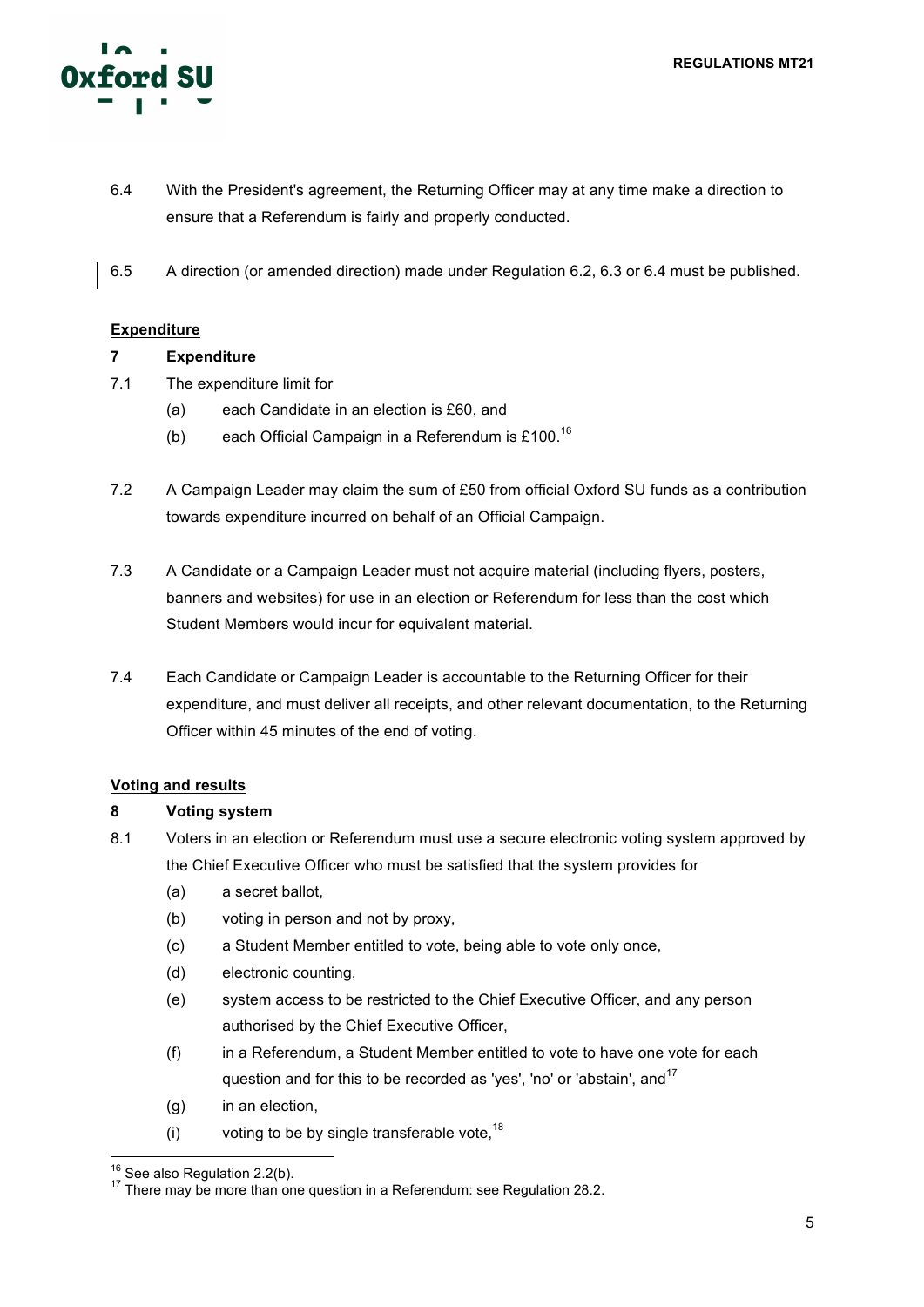

- (ii) where appropriate, access for voting to be restricted in order to comply with Regulation 25.1.<sup>19</sup>
- (iii) a Student Member entitled to vote in an election, to abstain or to vote for a reopen nominations option, and $^{20}$
- (iv) exclusion of a Candidate's name where Regulation 18.3, 27.4 or 27.6 applies. $21$
- 8.2 In the event that the approved system cannot be used, the Chief Executive Officer must organise an alternative, and if necessary a manual, secure system.

# **9 Counting of votes**

- 9.1 There must be a separate counting of votes for each Annual Election, By-election and Referendum.<sup>22</sup>
- 9.2 The Returning Officer must ensure that each counting of votes in an election or Referendum is fairly and properly conducted. Members of the Elections Committee are entitled to attend each counting of votes.

#### **10 Re-open nominations**

10.1 In an election, the re-open nominations option is treated as a Candidate for the purpose of the counting of votes. If the re-open nominations option would otherwise be returned as the successful Candidate, the Returning Officer must declare a vacancy.<sup>23</sup>

# **11 Declaration of results**

- 11.1 The Returning Officer must declare the result of each Annual Election, By-election or Referendum separately and immediately after the counting of votes has been completed. $^{24}$
- 11.2 The declaration of the result of a Referendum must state whether each question has been answered in the affirmative or the negative. It will be answered
	- (a) in the affirmative, if there are more Student Members voting 'yes' than 'no', and
	- (b) in the negative, if there are more Student Members voting 'no' than 'yes',

 $18$  The process used is based on ERS97 STV published by the Electoral Reform Society, adapted in order to comply with NUS requirements for the election of Delegates.

 $19$  Only a voter who is a woman (as defined in paragraph 3 of Schedule One) may vote for the Vice-President (Women).<br> $\frac{1}{20}$  The re-open nominations option offers the choice of recording a vote other than for named Candidates.

 $21$  Regulation 18.3 provides for disqualification following a complaint, Regulation 27.4 for a Candidate's

nomination to be invalidated, and Regulation 27.6 for voluntary withdrawal of a nomination.<br>
<sup>22</sup> This means that one or more counts may be held (or declarations made) at different times.<br>
<sup>23</sup> See Bye-Law 24.1.<br>
<sup>24</sup> A re See Bye-Law 4.2 for a description of the separate elections making up Annual Elections.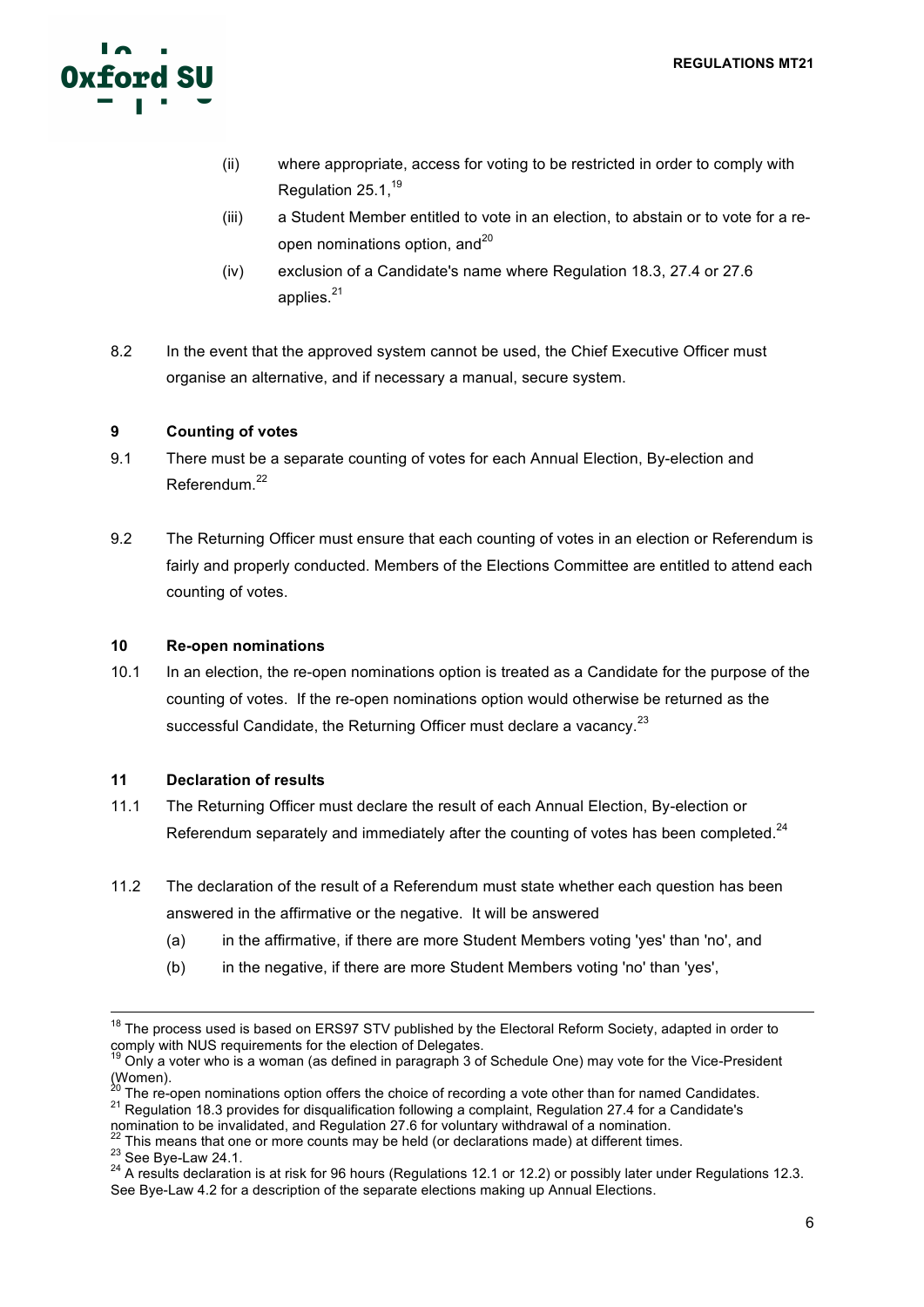

in either case taking no account of Student Members who abstain.<sup>25</sup>

#### **Re-running an election, Referendum or count**

#### **12 Re-running an election, Referendum or count** 26

- 12.1 The Elections Committee may, not later than 96 hours after the declaration of the result of an Annual Election or a By-election, recommend that Council
	- (a) declare the election void where, in the committee's reasonable opinion, the election was not fairly or properly conducted.
	- (b) order a recount of votes in the election where, in the committee's reasonable opinion, the count was incorrect, or not fairly or properly conducted.<sup>27</sup>
- 12.2 The Board may, no later than 96 hours after the declaration of the result of a Referendum,
	- (a) declare the Referendum void where, in the Board's reasonable opinion, the Referendum was not fairly or properly conducted.
	- (b) order a recount of votes in the Referendum where, in the Board's reasonable opinion, the count was incorrect, or not fairly or properly conducted.
- 12.3 The External Appeals Officer may, when making a decision under Regulations 17.1 or 17.5,  $^{28}$ 
	- (a) recommend that Council
		- (i) declare an Annual Election or By-election void where, in the External Appeals Officer's reasonable opinion, the election was not fairly or properly conducted.
		- (ii) order a recount of votes in an Annual Election or By-election, where, in the External Appeals Officer's reasonable opinion, the count was incorrect, or not fairly or properly conducted.
	- (b) recommend that the Board
		- (i) declare a Referendum void where, in the External Appeals Officer's reasonable opinion, the Referendum was not fairly or properly conducted.
		- (ii) order a recount of votes in a Referendum where, in the External Appeals Officer's reasonable opinion, the count was incorrect, or not fairly or properly conducted.

<sup>&</sup>lt;sup>25</sup> The successful Official Campaign must obtain at least 50% plus one vote of those voting, after removal of abstentions and any 'spoilt papers' from the total. In the event of an equality of votes, the state of affairs existing immediately before voting begins continues after the counting of votes has been completed.

<sup>26</sup> Declaring an election or Referendum void means that the result is nullified. Note the limited time periods during which declarations or orders may be made. The University has a similar power but without time limits.<br><sup>27</sup> Council's applies to individual elections (eg for Student Trustees): see Bye-Law 4.2.

<sup>&</sup>lt;sup>28</sup> The Returning Officer does not have this power when considering a Complaint. See paragraph Bye-Laws 8.4 and 8.5 for the definition of the External Appeals Officer.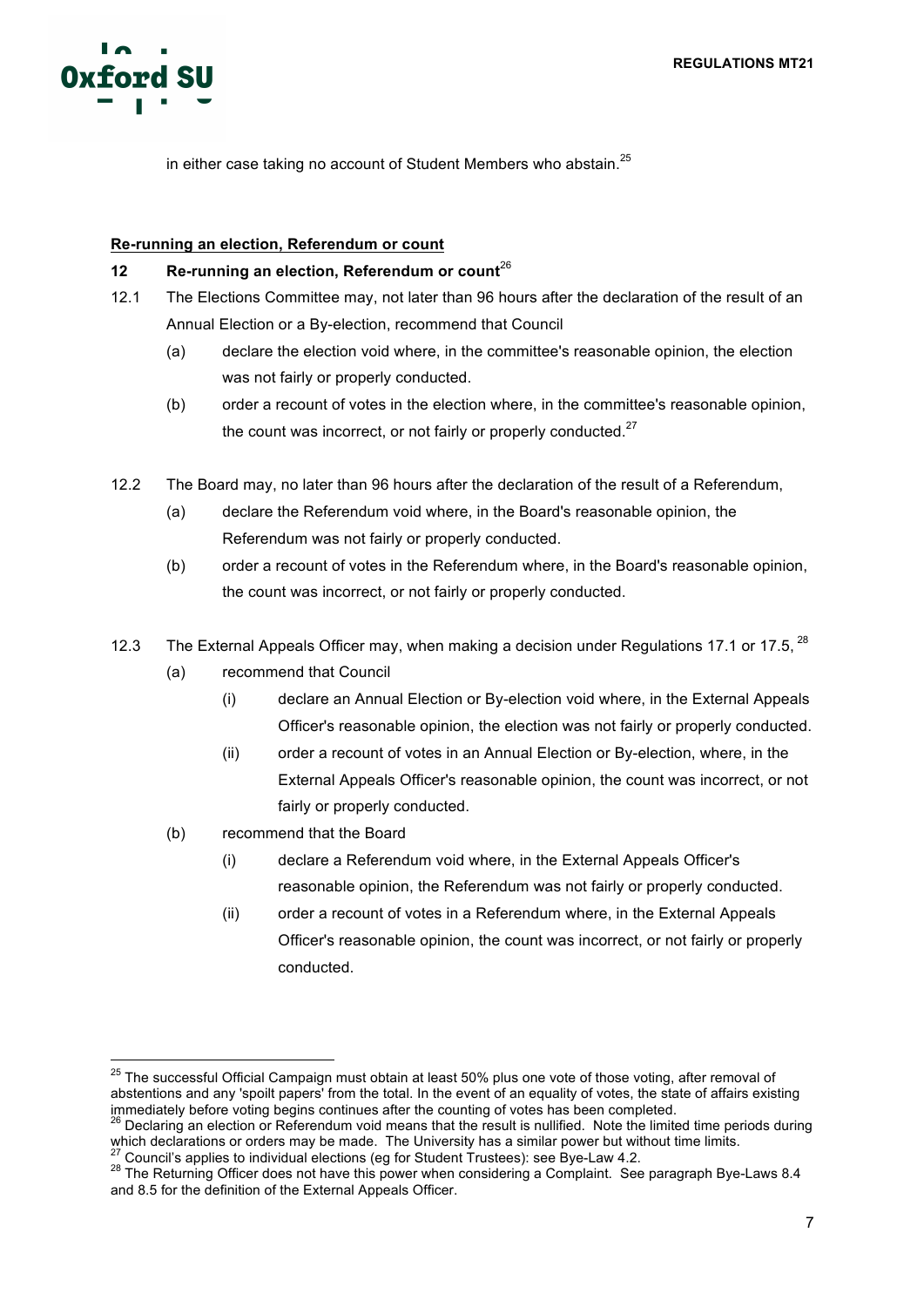

- 12.4 A declaration or order may be made under Regulation 12.1, 12.2 or 12.3 whether or not a person was responsible for
	- (a) the election or Referendum not being fairly or properly conducted, or
	- (b) the count being incorrect or not being fairly or properly conducted.
- 12.5 An election declared void must be re-run in accordance with (and without modification of) these Regulations, except that a re-run election is treated as if it were a new By-election.<sup>29</sup>

# **Complaints**<sup>30</sup>

- **13 Scope<sup>31</sup>**
- 13.1 Regulations 14.1 to 18.4 provide for the consideration and determination of a Complaint, namely a complaint in relation to the calling, holding or conduct (but not the result) of an election or a Referendum.

# **14 Determination of Complaints and appeals**

- 14.1 A Complaint may be made
	- (a) except where paragraph (b) or (c) applies, by a named Student Member,
	- (b) by the Returning Officer, or
	- (c) in respect of an election, by another member of the Elections Committee.
- 14.2 The following applies to the determination of Complaints.
	- (a) Except where paragraph (c) applies, a Complaint made by a complainant under Regulation 14.1(a) must be determined by the Returning Officer.
	- (b) A Complaint made by a complainant under Regulation 14.1(b) or (c) must be determined by the External Appeals Officer.
	- (c) The Returning Officer
		- (i) must refer a Complaint to the External Appeals Officer where the Returning Officer has a conflict of interest, including where a Complaint discloses an allegation concerning the Returning Officer,
		- (ii) must refer a Complaint concerning directions made under Regulation 6.2 and 6.3 to the External Appeals Officer, and
		- (iii) may so refer where a Complaint discloses one or more allegations which, if well founded, have affected (or might affect, or might have affected) the outcome of an election or Referendum.<sup>32</sup>

 $29$  A void Referendum is not re-run and the position remains as if there had been no Referendum. A new Referendum may be called on the same issue.<br> $30$  Bye-Law 8.7 requires that complaints must be dealt with promptly and fairly, including offering a 'right of reply'

where an allegation is made.

<sup>&</sup>lt;sup>31</sup> If a complainant wishes, a complaint will be considered informally by the Deputy Returning Officer. This does not prevent the complainant's ability to subsequently make a formal complaint.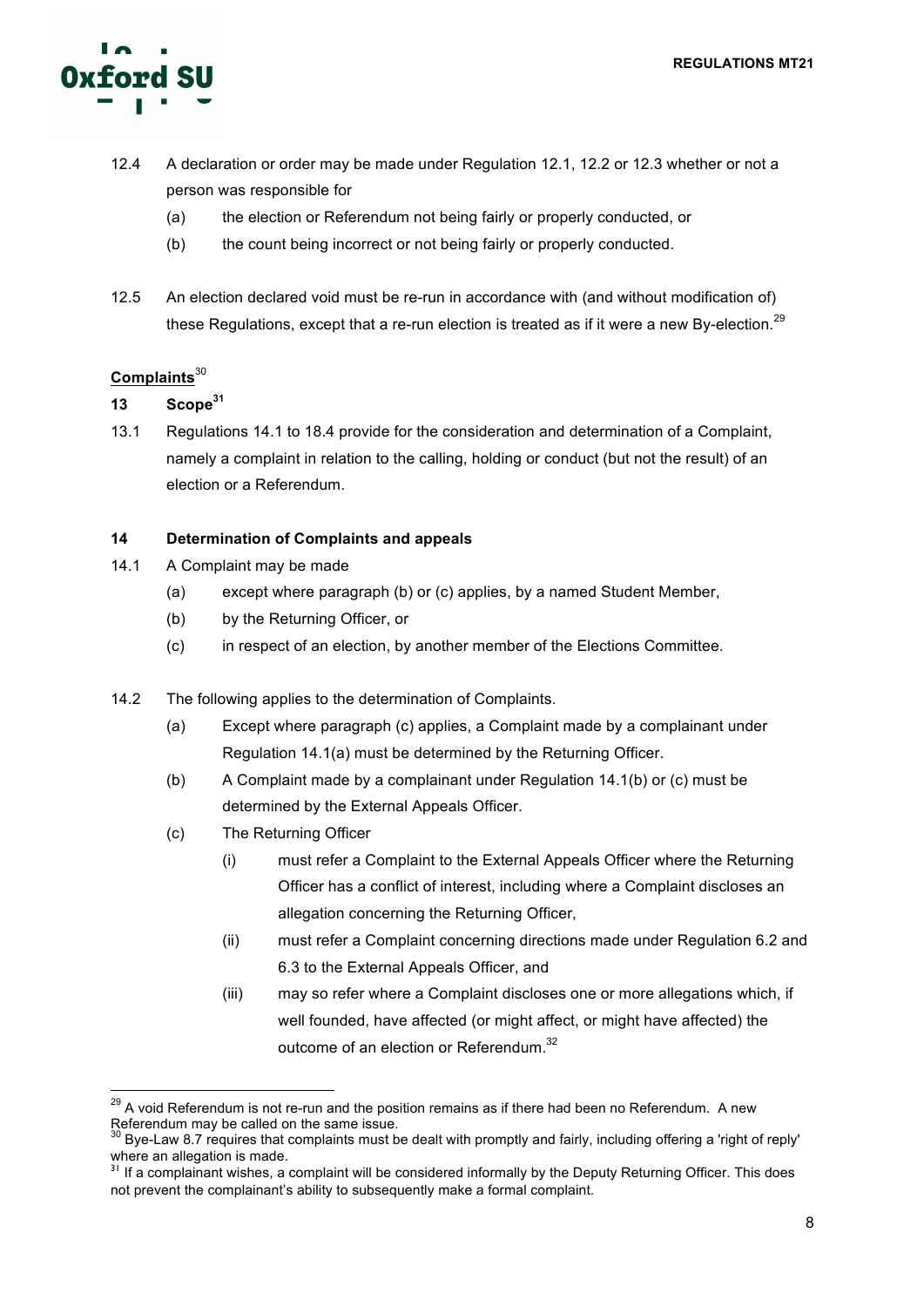

- 14.3 The following applies to the determination of appeals.
	- (a) An appeal against a decision of the Returning Officer to, uphold, not uphold or order a certain remedy to, a complaint, must be determined by the External Appeals Officer.
	- (b) An appeal from a decision of the External Appeals Officer must be referred to the University.<sup>33</sup>
- 14.4 When determining a complaint or an appeal, the Returning Officer and External Appeals Officer must not
	- (a) disregard any provision of the Articles, Bye-Laws, or these Regulations, or
	- (b) make or substitute a declaration of a result of an election or Referendum.

# **15 Grounds for a Complaint**

- 15.1 When making a Complaint, a complainant may, but need not, include an allegation of a failure to comply with
	- (a) one or more of these Regulations,
	- (b) a direction under Regulation 6.2 or 6.3 (elections) or 6.4 (Referenda), or
	- (c) an order under Regulation  $18.1^{34}$

# **16 Time limits and format**

- 16.1 A Complaint must be made
	- (a) in accordance with any time limits, and
	- (b) in a format,

required by the Elections Committee (for elections) or the Returning Officer (for Referenda).<sup>35</sup>

# **17 Decisions and appeals**

- 17.1 At the conclusion of their consideration of a Complaint, the Returning Officer or External Appeals Officer must decide whether to uphold the Complaint.
- 17.2 The Chief Executive Officer must make arrangements for notice of a decision made under Regulation 17.1 to be given to
	- (a) the complainant, and
	- (b) any person against whom an allegation is made in a Complaint.

 $32$  This paragraph covers an attempt to affect the outcome which, if successful, would have succeeded.<br> $33$  The process on a reference to the University is determined by the University and is not included in these

Regulations.<br>
Regulations.<br>
<sup>34</sup> An order under Regulation 18.1 provides for a remedy following a Complaint.

<sup>&</sup>lt;sup>35</sup> The Elections Committee and the Returning Officer must act fairly (see Bye-Law 8.7), and this may require exceptions to be made to any general time limits or formats.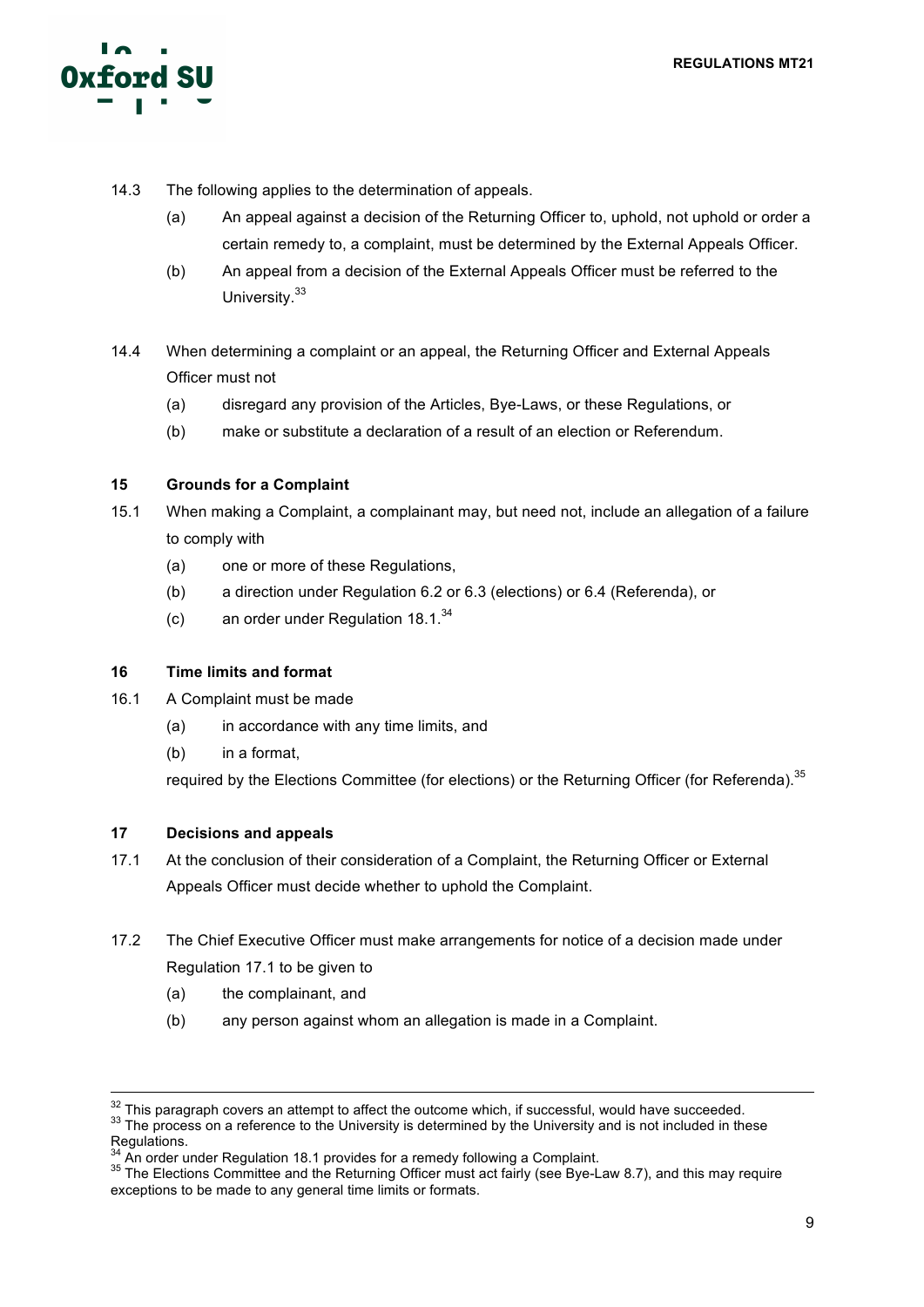

- 17.3 A person notified under (a) or (b) of Regulation 17.2 may appeal to the External Appeals Officer if the decision was made by the Returning Officer under Regulation 17.1. The person appealing must submit the appeal within 48 hours of being notified of the Returning Officer's decision.<sup>36</sup>
- 17.4 An appeal to the External Appeals Officer is by way of review. The grounds for an appeal are that, during consideration of the Complaint, the Returning Officer
	- (a) was unaware of information of direct relevance,
	- (b) misinterpreted one or more Articles, Bye-Laws, or Regulations,
	- (c) failed to correct a significant procedural irregularity,
	- (d) made a significant error of fact, or
	- (e) failed to act impartially. $37$
- 17.5 At the conclusion of their consideration of an appeal, the External Appeals Officer must decide whether to uphold the appeal.

# **18 Remedies**<sup>38</sup>

- 18.1 Where a Complaint or appeal is upheld, the Returning Officer or External Appeals Officer must make an order providing for an effective remedy.
- 18.2 A remedy must not include the payment of a sum of money, but may include an order that an expenditure limit be reduced (stating by how much).<sup>39</sup>
- 18.3 A remedy may include disqualification of a Candidate from an election. Disqualification is applicable only
	- (a) on the order of the External Appeals Officer,
	- (b) where the circumstances justify disqualification, and
	- $(c)$  before the declaration of the relevant result in an election.<sup>40</sup>
- 18.4 After ordering a remedy in a particular case, the Returning Officer or External Appeals Officer may direct that the remedy is not to take effect until
	- (a) a named date,

 $36$  An appeal against a decision of the External Appeals Officer is made to the University: see Regulation 14.3(b).<br> $37$  An appeal to the External Appeals Officer is unlikely to be a complete re-hearing of the Complaint. Law 7.6 for the Returning Officer's duty to act impartially.

 $38$  Section 22(2)(n) of the Education Act 1994 requires there to be an effective remedy where a complaint is upheld.

<sup>39</sup> See Regulation 7.1.<br><sup>40</sup> This will apply only to the more serious cases which is why the power is given only to the External Appeals Officer. A Candidate cannot be disqualified by the External Appeals Officer once elected, but the consideration of a Complaint referred to the University under Regulation 14.3(b) may result in the disqualification of an elected Candidate after the result is declared.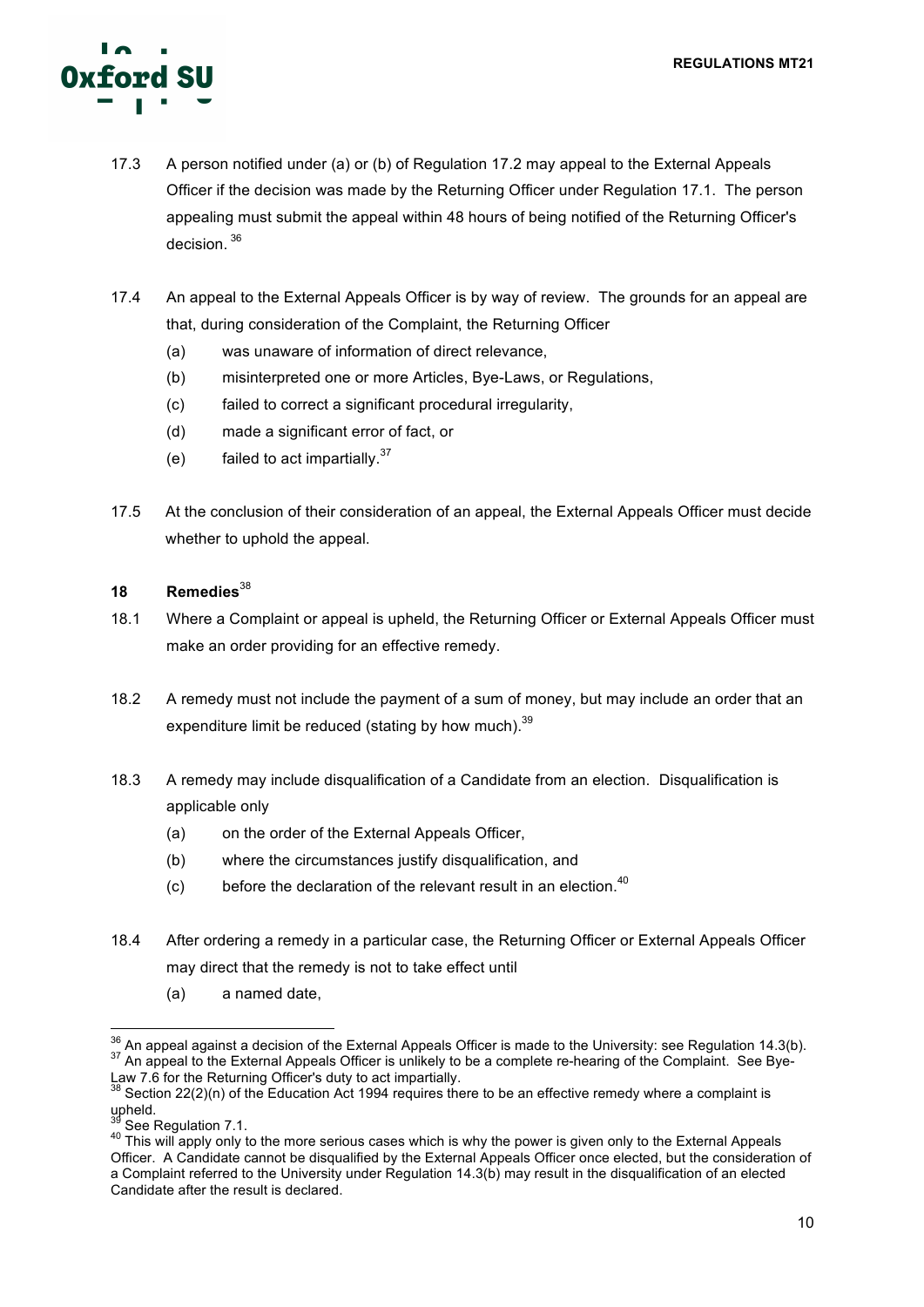

- (b) after a named event, or
- (c) further consideration by the Returning Officer or External Appeals Officer.<sup>41</sup>

# **19 Publication**

19.1 The Chief Executive Officer must make arrangements for the publication of decisions relating to complaints and appeals.

<sup>41</sup> This provision would allow the Returning Officer to suspend a remedy pending an appeal.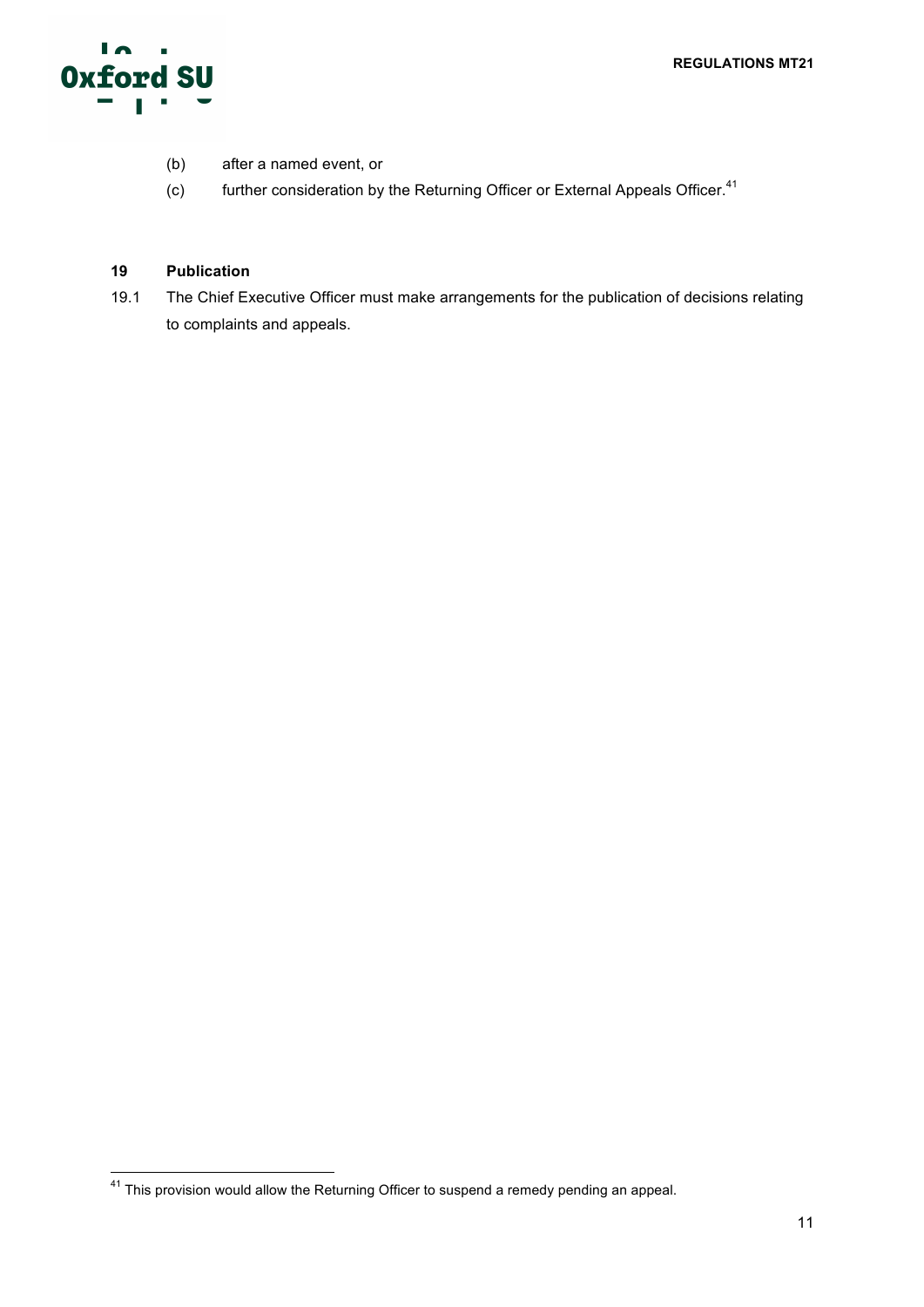

# **PART TWO: Annual Elections and By-elections**

# **Candidates**

# **20 Candidates**

- 20.1 A Student Member becomes a Candidate in an election on notification by the Returning Officer that the Student Member's nomination is valid.<sup>42</sup>
- 20.2 A Student Member ceases to be a Candidate on
	- (a) notification by the Returning Officer that the Student Member's nomination is no longer valid under Regulation 27.4,
	- (b) withdrawal of their nomination under Regulation 27.6, or
	- (c) disqualification under Regulation  $18.3^{43}$
- 20.3 Candidates in an election may not combine with other Candidates into Slates.<sup>44</sup>

# **Timetables**

# **21 Timing of elections**

- 21.1 The Annual Elections under (a) to (c) of Bye-Law 4.2 must be held at the same time in Hilary Term. 45
- 21.2 More than one By-election may be held at the same time.

# **22 Annual Elections timetable<sup>46</sup>**

- 22.1 Except where Regulation 22.2 applies, Annual Elections must be held in accordance with the following timetable.
	- (a) Nominations for Candidates open at 00:00 on Friday of 0th Week.
	- (b) Nominations for Candidates close at 00:00 on Friday of 2nd Week.
	- (c) Voting must take place from 08:00 on Monday until Thursday at 18:00 of 4th Week.
- 22.2 The Elections Committee may at any time change the timetable set out in Regulation 22.1 if, in its reasonable opinion, one or more Annual Elections is unlikely to be fairly or properly conducted without such a change.<sup>47</sup>

<sup>&</sup>lt;sup>42</sup> See Regulations 27.1 to 27.7.<br>
<sup>43</sup> See Regulation 8.1(g)(iv) which excludes former Candidates from the voting system.<br>
<sup>44</sup> See Paragraph 5 of Schedule One for the meaning of 'Slates'.<br>
<sup>45</sup> If there are Candidates called an Annual Election: namely those for the six Sabbatical Trustees, the Student Trustees and Delegates.<br><sup>46</sup> For the avoidance of doubt; 00:00 is the start of the Monday morning.<br><sup>47</sup> See Bye-Law 4.2 for a description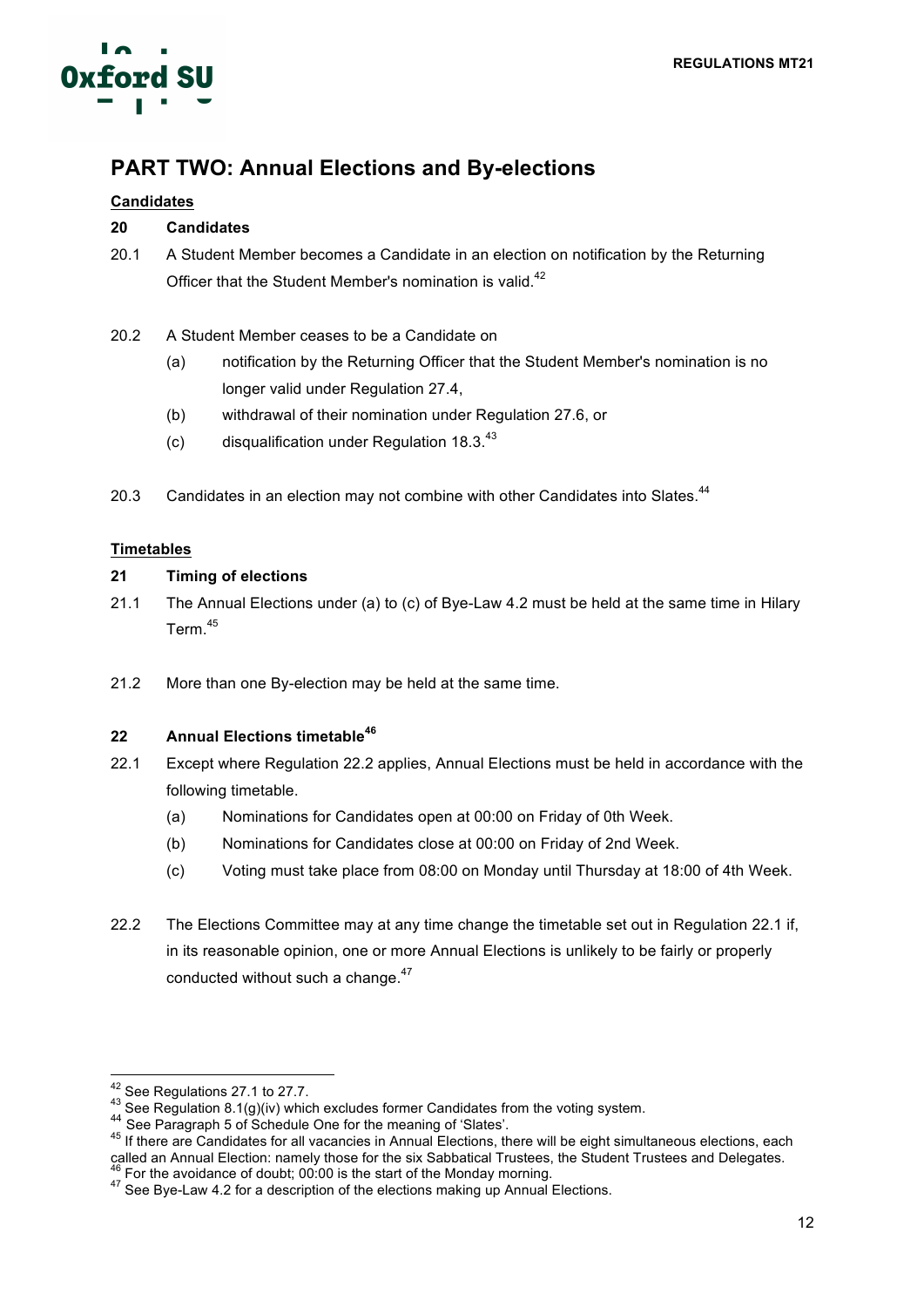

22.3 The Returning Officer must give notice to all Student Members of the Annual Elections at least 7 days before the day on which nominations open. The notice must set out the election timetable and identify the vacancies for which nominations may be submitted under Regulation 26.1. 48

# **23 By-election timetable**<sup>49</sup>

- 23.1 Except where Regulation 23.2 applies, a By-election must be held in accordance with the following timetable.
	- (a) Nominations for Candidates open at 00:00 on the Monday identified in the notice given under Regulation 23.3.
	- (b) Nominations for Candidates close at 00:00 on the Monday 14 days after they open.
	- (c) Voting must take place from Tuesday at 08:00, 8 days after nominations close, until Thursday at 18:00, 10 days after nominations close.
- 23.2 The Elections Committee may at any time change the timetable for a By-election set out in Regulation 23.1 if, in its reasonable opinion, the By-election is unlikely to be fairly or properly conducted without such a change.
- 23.3 The Returning Officer must give notice to all Student Members of each By-election at least 7 days before the day on which nominations open. The notice must set out the election timetable and identify the vacancy for which nominations may be submitted under Regulation 26.1.

# **Eligibility and franchise**<sup>50</sup>

# **24 Eligibility restrictions**

- 24.1 Any Student Member (other than a member of the Elections Committee, a Sabbatical Trustee or a Sabbatical Trustee-elect) may be a Candidate at an election to fill
	- (a) a Sabbatical Trustee vacancy, except that
		- (i) only a Student Member who is a woman may be a Candidate for Vice-President (Women), and<sup>51</sup>
		- (ii) only a Student Member who is a Graduate may be a Candidate for Vice-President (Graduates).
	- (b) a Student Trustee vacancy.

<sup>&</sup>lt;sup>48</sup> In practice, notice will be given by the end of the previous Michaelmas Term. Here, and in Regulations 23.3 and 30.1, see Paragraph 2 of Schedule One for the meaning of 'give notice'.

<sup>&</sup>lt;sup>49</sup> A By-election is held either to fill a single vacancy, or as a re-run Annual Election; more than one By-election may be held at the same time: see Bye-Law 4.4 and Regulations 12.5 and 21.2.<br><sup>50</sup> To be eligible to fill a Sabbatical Trustee or Student Trustee vacancy, a Student Member must meet the

requirements of Article 13.2 (trustees under charity law and directors under company law), Articles 14.1 to 15.4 (limits on terms of office) and Regulations 24.1 and 24.2.

<sup>51</sup> A woman has a particular meaning in these Regulations: see Paragraph 3 of Schedule One.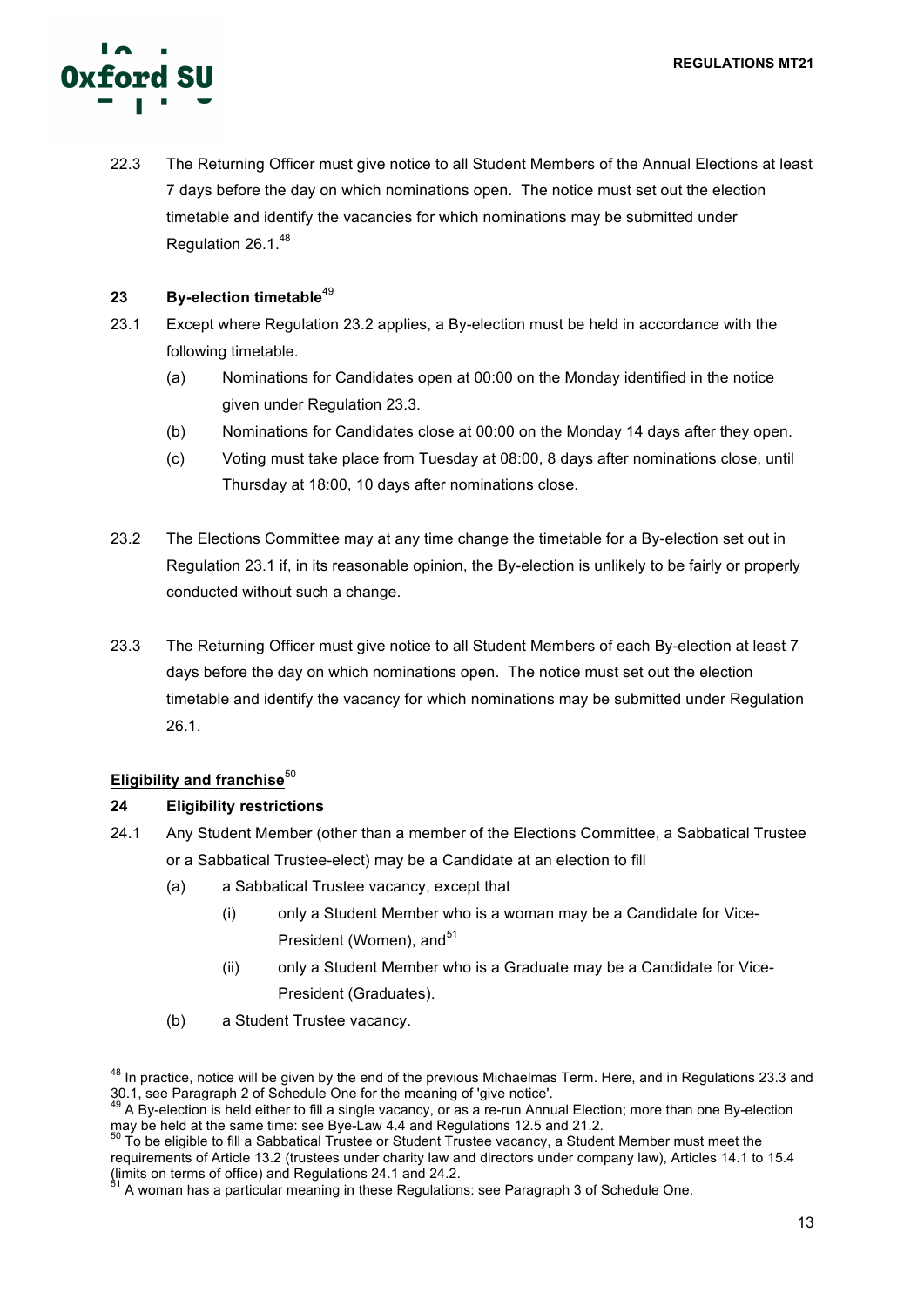

- 24.2 Any Student Member (other than a member of the Elections Committee) may be a Candidate at an election to fill a Delegate vacancy.
- 24.3 At Annual Elections, or where more than one By-election is held at the same time, a Student Member must not be a Candidate to fill more than one vacancy, except to fill vacancies for
	- (a) Sabbatical Trustee and Delegate, or
	- (b) Student Trustee and Delegate.

# **25 Franchise restrictions**

25.1 Only a Student Member who is a woman may vote in an election for Vice-President  $(Women)^{52}$ 

# **Nominations**

# **26 Nominations**

- 26.1 A Student Member who is eligible and intends to be a Candidate in an election must submit a nomination, as directed by the Deputy Returning Officer, before nominations close. The nomination must include all the information required by the Elections Committee.<sup>53</sup>
- 26.2 A Student Member who intends to be a Candidate for a Sabbatical Trustee vacancy must provide the Returning Officer with evidence of College permission to do so. In the case of a Graduate, evidence of both College and of faculty or department permission is required.

# 27 **Validation**<sup>54</sup>

- 27.1 The Returning Officer must decide on the validity of each nomination no later than 24 hours after close of nominations. The Elections Committee may extend the period of time if the Returning Officer so requests.
- 27.2 For a nomination to be valid, the Returning Officer must be satisfied that a Candidate's nomination provides all the required information.
- 27.3 Where the Returning Officer is not satisfied that a nomination is valid, the Candidate may seek to satisfy the Returning Officer
	- (a) where nominations have not closed, or
	- (b) at the Returning Officer's discretion, where nominations have closed.

 $52$  Article 14.2 permits franchise restrictions with the University's agreement.<br> $53$  See the definition of Candidate in Regulations 20.1 and 20.2. See Regulations 24.1 to 24.3 (and the footnotes) for eligibility.

<sup>&</sup>lt;sup>54</sup> The Returning Officer must notify a Candidate of decisions on validity, consulting the Elections Committee in cases of invalidity: Regulation 27.5.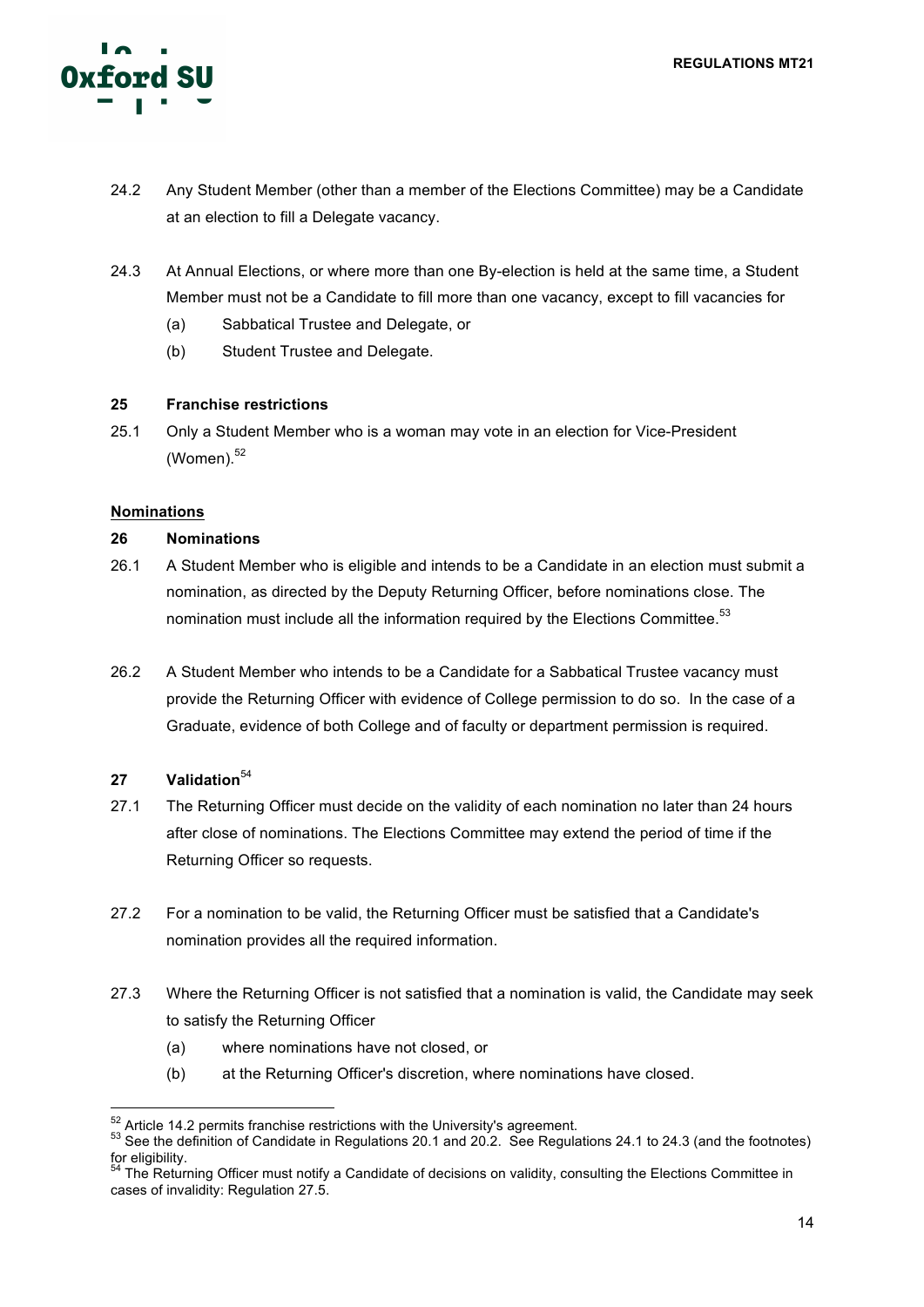

- 27.4 Where the Returning Officer is satisfied that a Candidate's nomination is valid, but thereafter ceases to be satisfied, the Returning Officer may decide that the Candidate's nomination is no longer valid.<sup>55</sup>
- 27.5 On each occasion that the Returning Officer makes a decision on the validity of a Candidate's nomination, the Returning Officer must promptly notify the Candidate. The Returning Officer must consult the Elections Committee before notifying a Candidate that their nomination is not, or is no longer, valid.<sup>56</sup>
- 27.6 A Candidate who has submitted a valid nomination may, at any time, withdraw it by notifying the Returning Officer.
- 27.7 Before the start of voting, the Deputy Returning Officer must ensure that notice of all valid nominations is given to all Student Members.<sup>57</sup>

 $^{55}$  This covers, for example, cases where evidence of invalidity comes to light during the election campaign.<br> $^{56}$  Decisions include an initial consideration and re-considerations under Regulation 27.3 or 27.4.<br> $^{57}$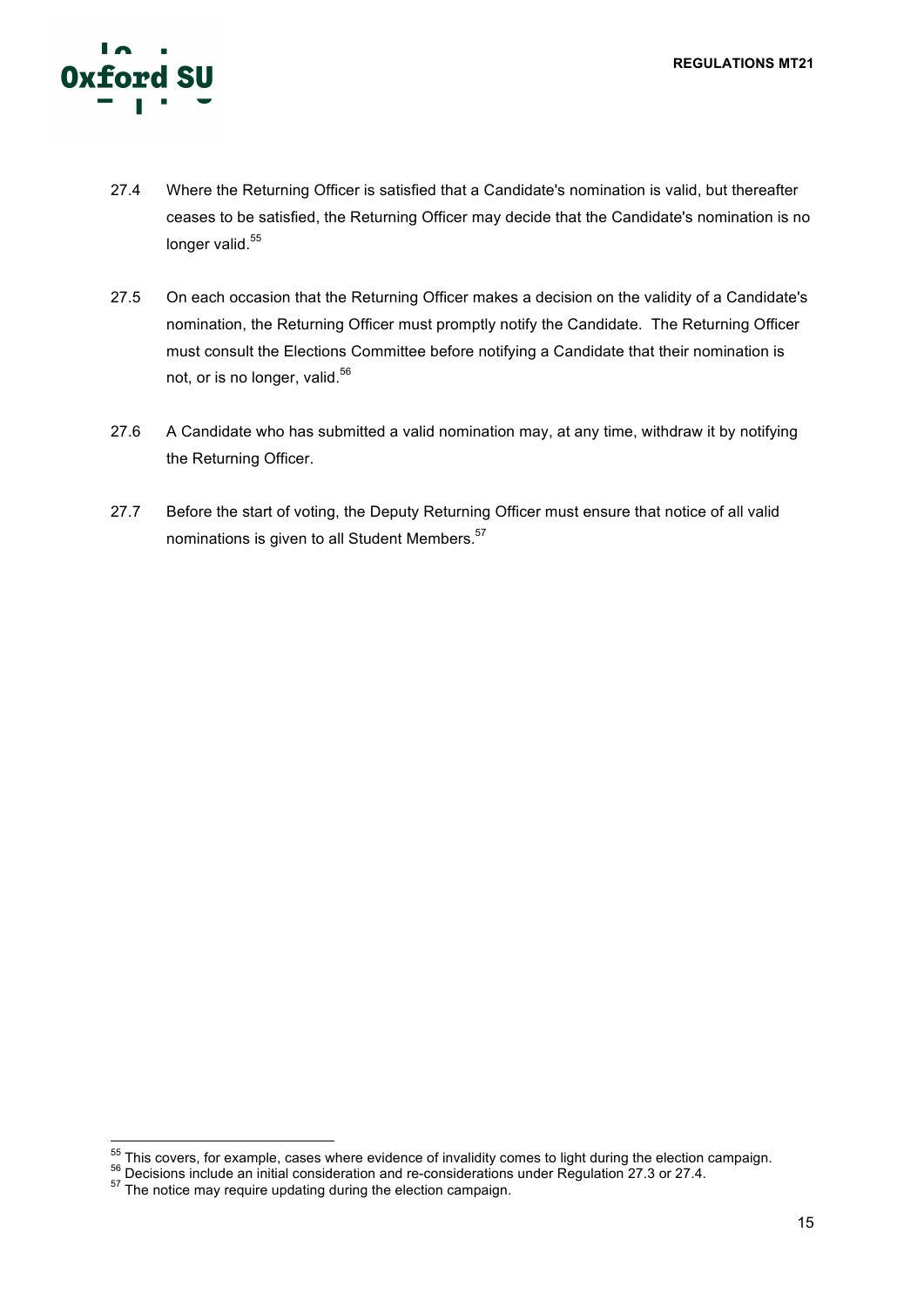

# **PART THREE: Referenda**

# **Questions**

# **28 Questions**

- 28.1 Where the issue on which a Referendum has been called is one of the following, there must be a single question.<sup>58</sup>
	- (a) For the continuing affiliation to an External Organisation where Oxford SU is currently affiliated, the single question must be: **Oxford SU is currently affiliated to [***name of External Organisation***]. Should it continue to be affiliated: yes or no?** <sup>59</sup>
	- (b) For affiliation to an External Organisation where Oxford SU is not currently affiliated, the single question must be: **Oxford SU is not currently affiliated to [***name of External Organisation***]. Should it affiliate: yes or no?**
	- (c) For removal from office (under Article 20.1 or Bye-Law 28.4), the single question must be: **Do you have confidence in [***name***] as [***office***]: yes or no?**
- 28.2 In any other Referendum, there must be at least one question as determined by the Returning Officer. Where there is to be more than one question, the Returning Officer must ensure consistency of approach as between questions.<sup>60</sup>

# **Timetable**

# **29 Polling days**

- 29.1 Voting in a Referendum must take place during a period of 58 hours from 8 am on a Monday, Tuesday or Wednesday until 6 pm on the following Wednesday, Thursday or Friday respectively ('the polling days'). The polling days must be within eight full term weeks of the Referendum being called.<sup>61</sup>
- 29.2 The Returning Officer must determine the dates for the polling days within seven days of a Referendum being called.
- 29.3 The Returning Officer may at any time change the dates for the polling days if, in the Returning Officer's reasonable opinion, the Referendum is unlikely to be fairly or properly conducted without such a change.

 $58$  There can only be a single issue in a Referendum: Bye-Law 6.2.<br> $59$  An External Organisation is defined in Schedule One to the Bye-Laws. The most significant is the National Union of Students. As to an affiliation Referendum, see Articles 12.1 to 12.4.<br><sup>60</sup> The obligation to ensure consistency of approach applies only to multiple questions within a Regulation 28.2

Referendum. For example, if there are two questions in a Referendum and one option in each is to maintain the current position (*status quo*), that option needs to be answered 'yes' or 'no' in both cases.<br><sup>61</sup> The reference to eight full term weeks means that only 1<sup>st</sup> to 8<sup>th</sup> Weeks in each Term are counted. So, for

example, voting in a Referendum called at the end of  $4^{\text{th}}$  Week Hilary must take place before the end of  $4^{\text{th}}$  Week Trinity.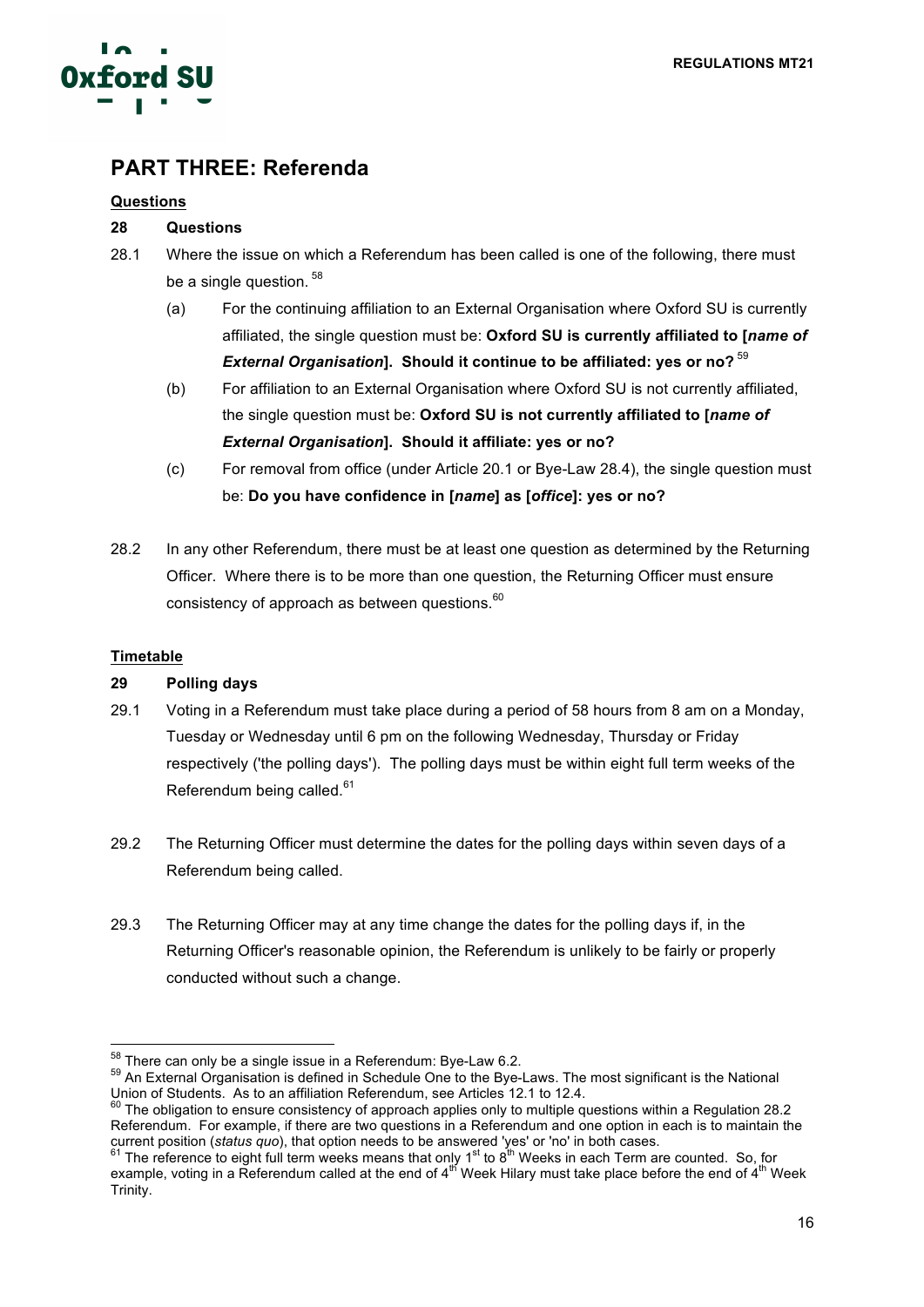

# **30 Notice of Referendum**

- 30.1 The Returning Officer must give notice of the Referendum to all Student Members within 7 days of the determination under Regulation 29.2 or change under Regulation 29.3.
- 30.2 The notice must
	- (a) set out the question or questions,
	- (b) where Bye-Law 6.4 applies, state the extent to which the result is to be advisory,
	- (c) give the timetable for the Referendum, including the dates for the polling days, and
	- (d) state where information and guidance on the conduct of the Referendum may be found. 62

# **Official Campaigns**

#### **31 Official Campaigns**

- 31.1 There must be two Official Campaigns for each Referendum, namely:
	- (a) one Official Campaign to campaign for a positive response to the question or questions, and
	- (b) one Official Campaign to campaign for a negative response to the question or questions.<sup>63</sup>
- 31.2 Regulation 31.1 does not apply to a Referendum under Article 20.1 (removal of Sabbatical Trustee), Bye-Laws 3.4 and 3.5 (governance amendments), or Bye-Law 28.4 (removal of Sabbatical Trustee-elect).

# **32 Campaign Leaders**

- 32.1 An Official Campaign must have a Campaign Leader who must be a Student Member. A Campaign Leader must not be
	- (a) the Returning Officer, or
	- (b) the Campaign Leader of the other Official Campaign.

#### **33 Campaign statements**

33.1 Each Campaign Leader must submit a campaign statement (for the Official Campaign which the Campaign Leader leads) to the Returning Officer. The Campaign Leader must comply with any requirements of the Returning Officer as to length, content, format and time for submission. 64

 $^{62}$  Bye-Law 6.4 provides for advisory Referendum results not to be binding on Council, the Board or either.<br>  $^{63}$  See Regulation 28.2 (and footnote) as to consistency between answers to questions.<br>  $^{64}$  The campaig on the Returning Officer in Bye-Law 7.6.